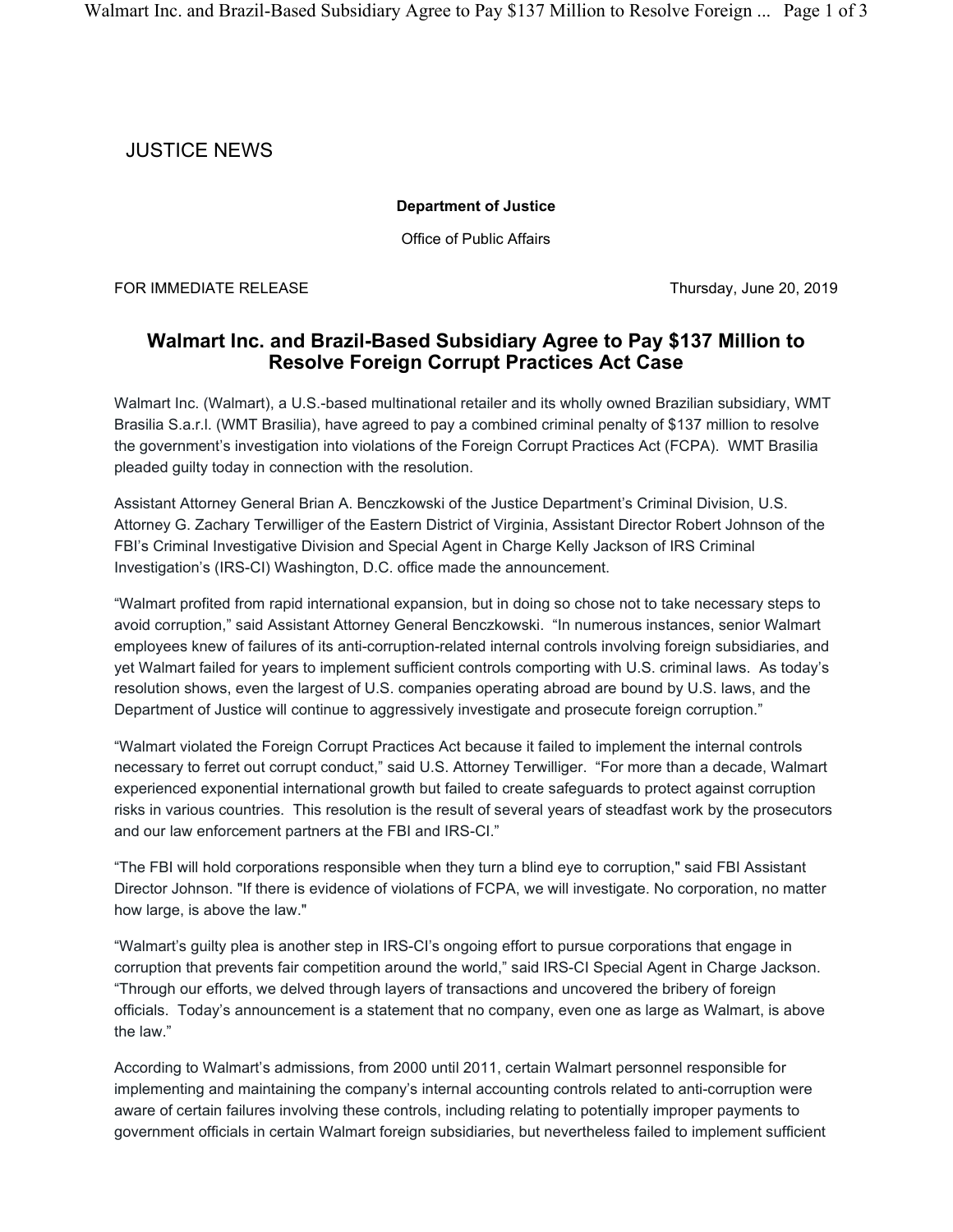controls that, among other things, would have ensured: (a) that sufficient anti-corruption-related due diligence was conducted on all third-party intermediaries (TPIs) who interacted with foreign officials; (b) that sufficient anti-corruption-related internal accounting controls concerning payments to TPIs existed; (c) that proof was required that TPIs had performed services before Walmart paid them; (d) that TPIs had written contracts that included anti-corruption clauses; (e) that donations ostensibly made to foreign government agencies were not converted to personal use by foreign officials; and (f) that policies covering gifts, travel and entertainment sufficiently addressed giving things of value to foreign officials and were implemented. Even though senior Walmart personnel responsible for implementing and maintaining the company's internal accounting controls related to anti-corruption knew of these issues, Walmart did not begin to change its internal accounting controls related to anti-corruption to comply with U.S. criminal laws until 2011.

The internal controls failures allowed Walmart foreign subsidiaries in Mexico, India, Brazil and China to hire TPIs without establishing sufficient controls to prevent those TPIs from making improper payments to government officials in order to obtain store permits and licenses. In a number of instances, insufficiencies in Walmart's anti-corruption-related internal accounting controls in these foreign subsidiaries were reported to senior Walmart employees and executives. The internal control failures allowed the foreign subsidiaries in Mexico, India, Brazil and China to open stores faster than they would have with sufficient internal accounting controls related to anti-corruption. Consequently, Walmart earned additional profits through these subsidiaries by opening some of its stores faster.

In Mexico, a former attorney for Walmart's local subsidiary reported to Walmart in 2005 that he had overseen a scheme for several years prior in which TPIs made improper payments to government officials to obtain permits and licenses for the subsidiary and that several executives at the subsidiary knew of and approved of the scheme. Most of the TPI invoices included a code specifying why the subsidiary had made the improper payment, including: (1) avoiding a requirement; (2) influence, control or knowledge of privileged information known by the government official; and (3) payments to eliminate fines.

In India, because of Walmart's failure to implement sufficient internal accounting controls related to anticorruption, from 2009 until 2011, Walmart's operations there were able to retain TPIs that made improper payments to government officials in order to obtain store operating permits and licenses. These improper payments were then falsely recorded in Walmart's joint venture's books and records with vague descriptions like "misc fees," "miscellaneous," "professional fees," "incidental" and "government fee."

In Brazil, as a result of Walmart's failure to implement sufficient internal accounting controls related to anticorruption at its subsidiary, Walmart Brazil, despite repeated findings in internal audit reports that such controls were lacking, Walmart Brazil continued to retain and renew contracts with TPIs without conducting the required due diligence. Improper payments were in fact paid by some of these TPIs, including a construction company that made improper payments to government officials in connection with the construction of two Walmart Brazil stores in 2009 without the knowledge of Walmart Brazil. Walmart Brazil indirectly hired a TPI whose ability to obtain licenses and permits quickly earned her the nickname "sorceress" or "genie" within Walmart Brazil. Walmart Brazil employees, including a Walmart Brazil executive, knew they could not hire the intermediary directly because of several red flags. In 2009, the TPI made improper payments to government inspectors in connection with the construction of a Walmart Brazil store without the knowledge of Walmart Brazil. WMT Brasilia was a wholly-owned subsidiary of Walmart and was a majority-owner of Walmart Brazil, Walmart's wholly-owned subsidiary in Brazil, and the majorityowner of retail stores operating as Walmart Brazil.

In China, Walmart's local subsidiary's internal audit team flagged numerous weaknesses in internal accounting controls related to anti-corruption at the subsidiary between 2003 and 2011, sometimes repeatedly, but many of these weaknesses were not addressed. In fact, from 2007 until early 2010,